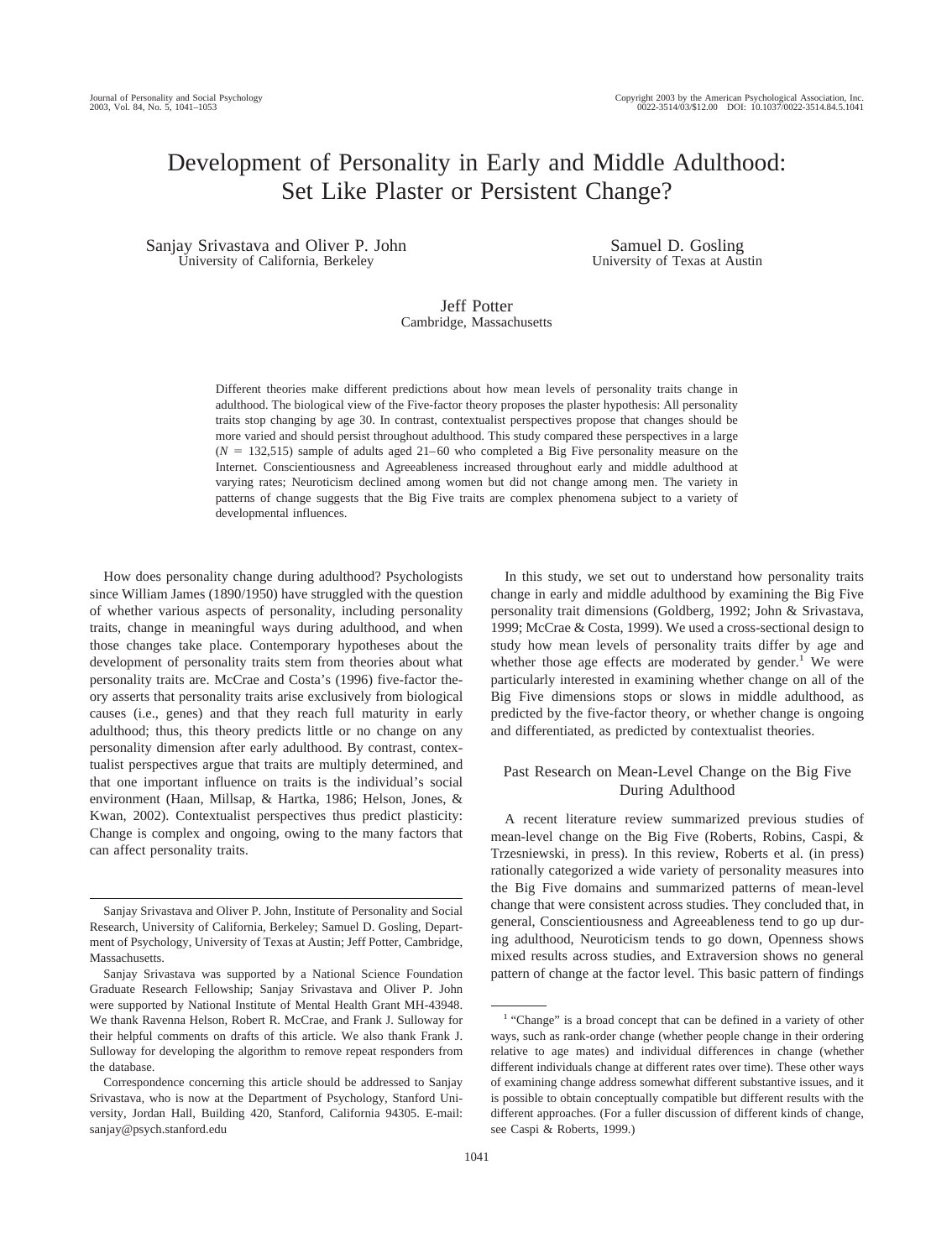has been reported in specific studies by researchers who argue that personality traits are affected by context (e.g., Helson et al., 2002; Helson & Kwan, 2000) as well as those who favor a strictly biological interpretation of traits (e.g., McCrae et al., 1999, 2000).

Although Roberts et al.'s (in press) conclusion seems to represent some common ground among researchers, there is still considerable disagreement: The biological and contextual perspectives disagree sharply over the timing of changes within the life course and over whether there are any differences between men's and women's development.

#### Set Like Plaster: The Five-Factor Theory

According to the five-factor theory, personality traits are "insulated from the direct effects of the environment" (McCrae & Costa, 1999, p. 144) and are exclusively biological in origin. Change is addressed by Postulate 1c of the five-factor theory: "Traits develop through childhood and reach mature form in adulthood; thereafter they are stable in cognitively intact individuals" (McCrae & Costa, 1999, p. 145). More specifically, traits are said to reach maturity by age 30 (e.g., Costa & McCrae, 1994; McCrae & Costa, 1999; McCrae et al., 2000). The predicted stability is expected to last throughout middle age, though in old age personality could change again, being disrupted by cognitive decline. A commonly used metaphor for this pattern of change, based on a passage from William James (1890/1950), is that personality becomes "set like plaster" by age 30 (see Costa & McCrae, 1994); thus, we refer to Postulate 1c, in its general form, as the *plaster hypothesis*.

In its original formulation, the plaster hypothesis stated that changes in Big Five traits after age 30 were nonexistent or trivial (Costa & McCrae, 1994; McCrae & Costa, 1990, 1996). More recently, the authors of the five-factor theory have indicated that the plaster hypothesis is "ripe for minor revision" (McCrae & Costa, 1999, p. 145), as studies have shown changes in mean levels of personality traits after age 30 (e.g., McCrae et al., 1999, 2000; see also Roberts et al., in press). They interpret such changes as stemming from intrinsic biological maturation rather than social influences, and they still regard the plaster hypothesis as basically true: "From age 18 to age 30 there are declines in Neuroticism, Extraversion, and Openness to Experience, and increases in Agreeableness and Conscientiousness; after age 30 the same trends are found, although the rate of change seems to decrease" (McCrae et al., 2000, p. 183).

Despite this conclusion, no study that we are aware of has directly tested whether mean levels of the Big Five traits do in fact change less after age 30 than before. This may be in part because past research on adult development has compared discrete age groups, rather than treating age as a continuous variable. For example, McCrae et al.'s (1999, 2000) two recent cross-sectional studies reported means for groups of 22- to 29-year-olds and means for groups of 30- to 49-year-olds, but the studies do not report the amount of change within those critical age ranges.

We thus set out to test the plaster hypothesis by directly comparing rates of change during the relevant age periods. In translating the plaster hypothesis into formal predictions about rates of change, we specified two versions of it. We call the original formulation (as described in Costa & McCrae, 1994) the *hard plaster hypothesis*: Age effects after age 30 should not be reliably different from zero, and this should hold for each of the Big Five dimensions. We call the more recent "minor revision" (McCrae & Costa, 1999) the *soft plaster hypothesis*, because here personality is like plaster that has not fully hardened but is becoming more and more viscous: Personality traits change more slowly after age 30 than before age 30.

#### Contextual Perspectives on Personality and Change

In contrast to the plaster hypothesis, contextual theories predict that personality changes throughout adulthood (e.g., Haan et al., 1986; Helson, Mitchell, & Moane, 1984; Neugarten, 1972). By their very definition, contextual theories are necessarily more varied than the five-factor theory, but viewed together they predict different changes in personality during different life periods and, in some formulations, different changes for men and women (Helson, Pals, & Solomon, 1997; Wink & Helson, 1993).

# *Personality Changes as Person–Environment Transactions*

Social roles, life events, and social environments change during the life course, and such factors have been suggested as important influences on basic personality traits (Haan et al., 1986; Hogan, 1996). A number of researchers have focused on the transactions between individuals' personalities and experiences. In the transactional view, individuals are seen as active agents who play an important role in selecting and shaping their environments, and these environments in turn affect their personalities. Often these transactions serve to amplify or strengthen earlier dispositions (Caspi & Moffitt, 1993). For example, personality traits like Openness and ambition predicted women's level of involvement in the women's movement in the 1960s and 1970s; involvement in the women's movement, in turn, led to subsequent increases in Openness and ambition (Agronick & Duncan, 1998).

Research on transactional person–environment processes generally addresses individual differences in change, but the transactional perspective can be applied to understanding mean-level change as well. Just as individual differences in personality lead individuals toward different experiences that subsequently affect their personalities, normative changes in personality help prepare people for normative adult roles, which in turn can support further personality changes. Thus, a transactional perspective on meanlevel change in personality would focus on normative role transitions—that is, transitions experienced by large numbers of people.

Probably the three most important social role domains that undergo changes in early and middle adulthood are work, marriage or partnership, and parenting. These three role domains correspond to the major tasks of adulthood identified by Erikson's (1950) theory of adult development: work is involved in the adult task of consolidating an identity; marriage/partnership in the task of intimacy; and parenting children in generativity. Although individuals differ in the exact timing of when they take on work responsibilities, form committed partnerships, and nurture children, there are normative age ranges for these roles, suggesting that they may be linked to typical mean-level personality changes.

Which personality factors are related to these role domains? Conscientiousness has been linked to working, work performance, and work commitments (Barrick & Mount, 1991; Barrick, Mount, & Judge, 2001; Roberts, 1997; Vandewater & Stewart, 1998), and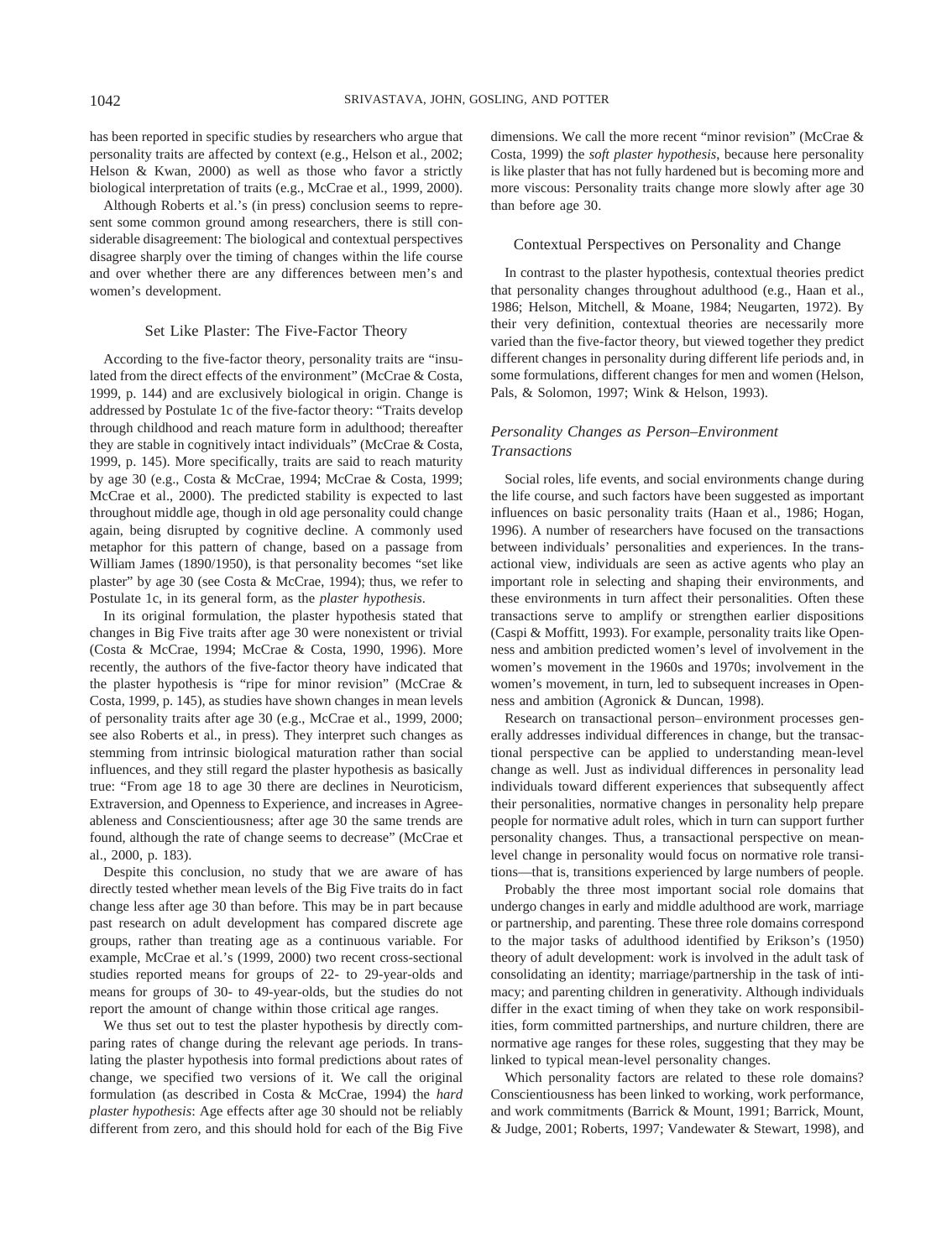to commitment to a stable partner relationship (Neyer & Asendorpf, 2001). Agreeableness should be most closely linked to parenting and similar generativity-relevant tasks, as exemplified in nurturing and prosocial behaviors (Graziano & Eisenberg, 1997; John & Srivastava, 1999). Role transitions in work, partnership, and childrearing take place throughout early and middle adulthood: Normatively, most people enter new jobs in their early 20s and begin advancing in their careers thereafter (U.S. Census Bureau, 2000a), marry in their mid to late 20s (U.S. Census Bureau, 2000b), and raise children in their 30s (U.S. Census Bureau, 2000c). If the timing of personality changes is linked to the timing of role transitions, there should be important changes in Conscientiousness and Agreeableness, and these changes should be apparent well into the 30s.

Aside from these normative social role changes, other theories suggest possible changes in personality traits after age 30. People get better at emotion regulation as they grow older and thus tend to have fewer negative emotional experiences (Gross et al., 1997); this could translate into persistently declining levels of Neuroticism with age. Socioemotional selectivity theory (Carstensen, Isaacowitz, & Charles, 1999) predicts that as adults progress into middle and later adulthood, they are less and less interested in gathering new information and in meeting new people, implying declining Openness and Extraversion, and more interested in relationships with close others, implying increasing Agreeableness.

#### *Gender Roles and Personality Change*

Do men and women differ in their development on any of the Big Five dimensions? Women and men may develop differently because of gender-based social experiences (Helson et al., 1997; Stewart & Ostrove, 1998). In particular, there may be developmental differences on Neuroticism. Adolescent girls show higher levels of Neuroticism than boys (del Barrio, Moreno-Rosset, Lopez-Martinez, & Olmedo, 1997; Gullone & Moore, 2000; Margalit & Eysenck, 1990). Yet, studies of subsequent development during middle adulthood indicate that women's self-confidence and coping skills improve with age (Helson & Moane, 1987; Helson et al., 1997), suggesting decreasing levels of Neuroticism primarily in women.

Few studies of both men and women have directly compared changes in adult men's and women's Neuroticism.<sup>2</sup> However, a large study of Finnish twins aged 18–59 followed members of multiple cohorts longitudinally and found that in both longitudinal and cross-sectional analyses, women decreased in Neuroticism with age whereas men did not change (Viken, Rose, Kaprio, & Koskenvuo, 1994). Similarly, a longitudinal study by Wink and Helson (1993) found that women became less emotionally dependent and more competent with age; in contrast, men started adulthood less dependent and more competent than women but then remained relatively stable on these traits. Thus, we expected that the gender difference in Neuroticism found in late adolescence and college-age samples would narrow with age: women should decrease in Neuroticism during adulthood, whereas men should not change much.

In summary, contextual perspectives diverge from the fivefactor theory's assertion that all of the Big Five follow just one principle—no change—starting at age 30. Rather, a variety of developmental processes may affect each Big Five dimension differently during particular life periods, possibly in different ways for men and women. Contextual perspectives, viewed together, offer a metatheoretical counterpoint to the five-factor theory: Change on the Big Five is complex and multiply determined, and remains a fact of life well beyond early adulthood. The nature of change may be different during different periods of adulthood, resulting in curvilinear age effects (Helson et al., 2002), and men and women may change in different ways, resulting in Age  $\times$ Gender interactions. Thus, we decided to examine the Big Five with regression models that would test for such differences.

#### Design of the Present Study

Our interest in testing hypotheses about different age effects during different developmental periods, and about different age effects for men and women, raised the issue of statistical power. Testing the hard and soft versions of the plaster hypothesis requires obtaining slope estimates for limited age ranges, and these estimates would be unreliable in small samples. Furthermore, tests of interactions and curvilinear effects have considerably less power than tests of main effects and linear trends (Chaplin, 1997; McClelland & Judd, 1993). In short, we needed a large sample to test our hypotheses. This concern led us to a medium for data collection that has been available for only a few years, but offers access to large numbers of willing participants: the Internet. The Web revolution of the mid-1990s resulted in the massive interconnection of American society to the Internet, making it possible to reach large numbers of participants. Research on Internet users indicates that, although they are not perfectly representative of the general population, they are quite diverse (Lebo, 2000; Lenhart, 2000), probably at least as much as more traditional samples of undergraduate psychology students or research volunteers recruited through newspaper advertisements or word of mouth.

Thus, we used an Internet sample to examine two issues central to adult personality development. First, in a sample sufficiently large to use new analyses well-suited to this question, we directly tested the hard and soft versions of the plaster hypothesis to see whether personality does indeed become "set like plaster" after age 30. Second, to map out the patterning of change in more detail, we used regression models with curvilinear and interactive effects to test for different changes during different life periods and for gender-specific development.

#### Method

#### *Participants*

Participants were part of the Gosling–Potter Internet Personality Project, a personality study of volunteers recruited and assessed over the World Wide Web. Personality and demographic data were available for 132,515 participants (54% female) between the ages of 21 and 60; the mean age of our participants was 31 years ( $SD = 9$  years). All selected participants lived in the United States or Canada (the latter represented 9.2% of the sample).

<sup>2</sup> In a meta-analysis, Feingold (1994) compared the size of the gender difference between studies that used high school, college, and adult samples. Because all adult samples were grouped into a single category, however, this analysis was not sensitive to any changes in the gender gap after the age of 21.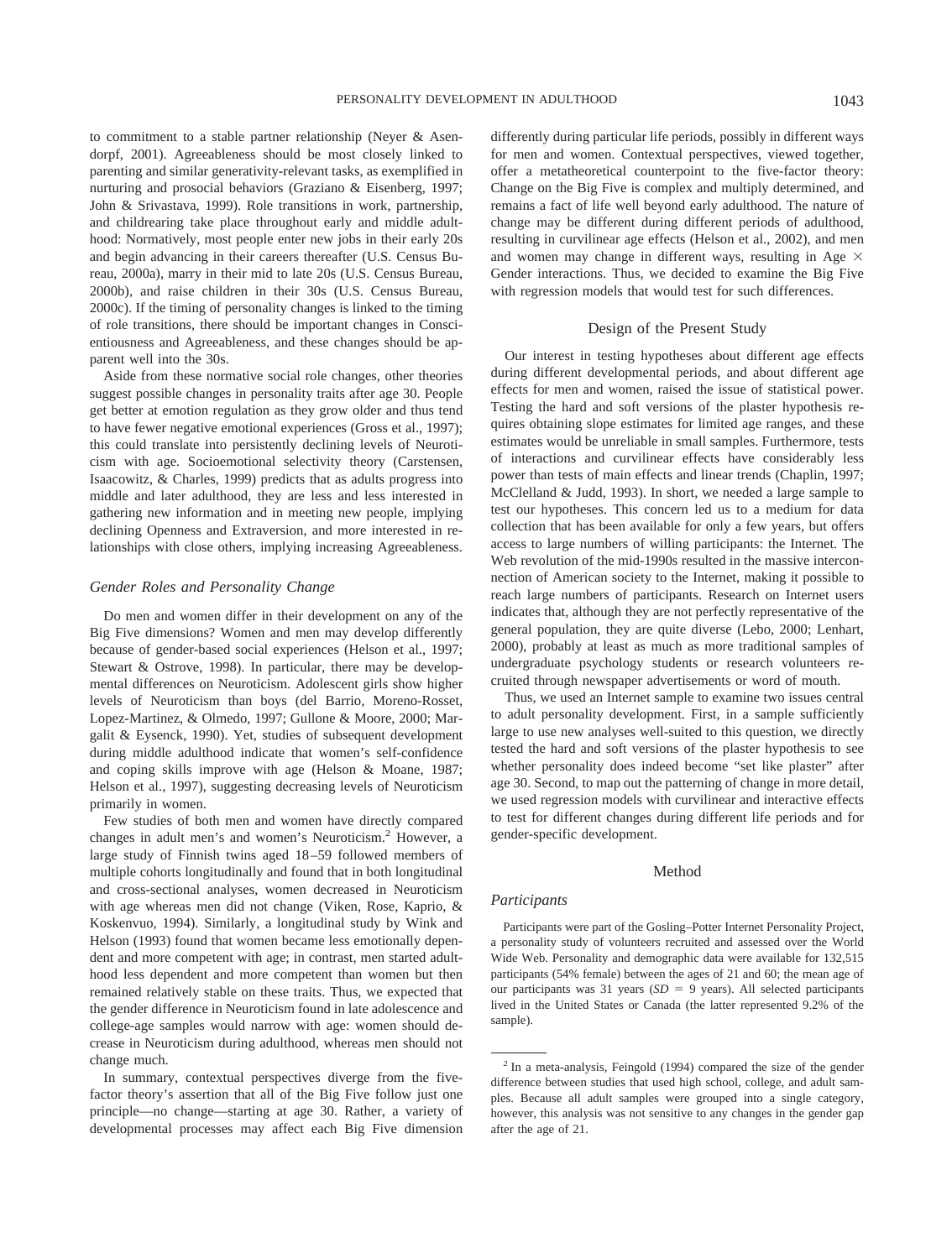Respondents reported their ethnicity as one of six categories: 5,710 (4.5%) respondents were Asian, 3,893 (3%) were Black, 2,414 (2%) were Latino, 2,094 (2%) were Middle Eastern, 110,004 (86%) were White, and 3,569 (3%) indicated Other; 4% of respondents declined to report their ethnicity. We re-ran all of the regression analyses using dummy coded variables for ethnicity; these controls had very little impact on the findings, and we report the analyses without these control variables.

We added a question about social class during the survey period, so this information was available for a subset of the sample. Of these 42,578 participants, 405 (1%) reported "poor," 7,614 (18%) "working class," 23,024 (54%) "middle class," 10,718 (25%) "upper-middle class," and 817 (2%) "upper class." This social-class distribution (19% below middle class, 27% above) suggests that we were including participants from a broad range of backgrounds. As with ethnicity, controlling for social class did not substantially change any of the effects reported in this article.

#### *Procedure*

The data presented here come from a noncommercial, advertisementfree Web site (www.outofservice.com) that contains personality measures as well as several games, quizzes, and questionnaires for entertainment purposes, and was publicized in a number of ways. Potential respondents could find out about the site through several channels: it could be found with major search engines under key words like *personality tests*; it was listed on portal sites, such as Yahoo!, under their directories of personality tests, and at one point was selected as a Yahoo! "Pick of the Week"; and individuals who had previously visited the Web site and signed up for its mailing list received notification when the Big Five survey was added. As is common on the Internet, news of the site apparently also spread quite widely through informal channels, such as e-mails or unsolicited links on other Web sites.

Computerized administration means that data entry and scoring are automated; thus, it is possible to recruit participants by appealing to their motivation to receive individualized personality feedback, for the purpose of self-insight or entertainment. To attract as broad and diverse a sample as possible, and to examine the effects of different recruiting approaches, we used two distinct Web pages. One was entitled "All About You—A Guide to Your Personality" and was said to measure "what many personality psychologists consider to be the fundamental dimensions of personality." The second Web page was entitled "Find Your *Star Wars* Twin," with feedback provided about "the characters from *Star Wars* with whom you are most similar (based on the Big Five personality test)." Instructions for both versions were the same and reminded participants to answer honestly to get accurate feedback. We consider later in the *Results* section how these two Web pages differed, both in who they attracted and in the substantive findings.

#### *Measurement*

*The Big Five Inventory (BFI).* To measure the Big Five personality dimensions, we used the BFI (John, Donahue, & Kentle, 1991). The 44 BFI items consist of short and easy-to-understand phrases to assess the prototypical traits defining each of the Big Five dimensions, making it ideal for a large survey where we could expect respondents to devote a limited amount of time. The BFI scales have shown substantial internal consistency, retest reliability, and clear factor structure, as well as considerable convergent and discriminant validity with longer Big Five measures (Benet-Martinez & John, 1998; John & Srivastava, 1999). The scales have also shown substantial agreement between self- and peer-reports (John & Paulhus, 2003; Rammstedt & John, 2003). BFI items are rated on a 5-point scale ranging from  $1 = disagree$  strongly to  $5 = agree$  strongly (the full BFI is reprinted in John & Srivastava, 1999).

For this report, we scored the BFI in an intuitive metric known as percentage of maximum possible (POMP) scores (P. Cohen, Cohen, Aiken, & West, 1999). A POMP score is a linear transformation of any raw metric into a 0 to 100 scale, where 0 represents the minimum possible score and 100 represents the maximum possible score; P. Cohen et al. (1999) recommended POMP scores as a universal metric that is more intuitive than scale scores with idiosyncratic ranges. In the case of the BFI, we transformed the 1-to-5 BFI metric into POMP scores by subtracting 1 and multiplying by 25. Sample means and standard deviations, in POMP units, were as follows: Conscientiousness  $M = 63.8$ ,  $SD = 18.3$ ; Agreeableness  $M = 66.4$ ,  $SD = 18.0$ ; Neuroticism  $M = 51.0$ ,  $SD = 21.9$ ; Openness  $M = 74.5$ ,  $SD = 16.4$ ; Extraversion  $M = 54.6$ ,  $SD = 22.6$ <sup>3</sup>

*Reliabilities, scale intercorrelations, and structural invariance across age groups.* Reliabilities and scale intercorrelations were of special interest in this Internet sample. If there were problems with administering the BFI on the Internet, such as many random or otherwise unreliable responses, the coefficient alpha reliabilities of the five scales should be considerably lower. In contrast, attempts to self-enhance for the sake of receiving positive feedback should result in higher intercorrelations among the scales. Our results showed that neither was the case. First, the alpha reliabilities were very similar to earlier data (see John & Srivastava, 1999):  $\alpha$  = .82 in the Internet sample (compared with .82) for Conscientiousness; .79 (.79) for Agreeableness; .84 (.84) for Neuroticism; .80 (.81) for Openness; and .86 (.88) for Extraversion. The scale intercorrelations were also similar to previous research; the mean of the absolute discriminant correlations among the BFI scales was .16 as compared with .20 reported by John and Srivastava (1999), and the highest correlation between any two scales was only .29, as compared with .33.

Another concern was whether the BFI structure was invariant across ages; if the pattern of factor loadings was different at different ages, that would complicate the task of comparing scale scores. To test for this, we split the sample into four age groups spanning a range of 10 years each, then conducted factor analyses within each age group, extracting five factors in each analysis. The Big Five factors clearly replicated within each age group. We then computed factor congruence coefficients between age groups; the average congruence coefficient for the same conceptual factor across age groups was .99, reflecting both a high degree of structural invariance and the unusually low sampling error in such a large sample. Furthermore, we also computed the scale reliabilities separately by age and found that they did not vary with age.

## Results

How did scores on the Big Five personality dimensions change with age? We report our analyses in two sections. First, we examined the two versions of the plaster hypothesis by (a) testing whether age slopes after age 30 are different from zero (hard plaster) and (b) comparing age slopes after age 30 to those before age 30 (soft plaster). Second, we tested models of the data that allow curvilinear age effects and gender differences in the magnitude of age effects, using regressions with polynomial age effects and gender interaction terms. We also estimated these models separately for the two Web page formats, to see whether effects generalized across recruitment strategies.

## *Is Personality Fixed After Age 30? Testing the Plaster Hypothesis*

The hard plaster hypothesis asserts that there should be no age effects on any Big Five dimension after age 30; the soft plaster hypothesis asserts that age effects after age 30 should be weaker

<sup>&</sup>lt;sup>3</sup> Means and standard deviations broken down by age, gender, and Web page are available by request from the authors.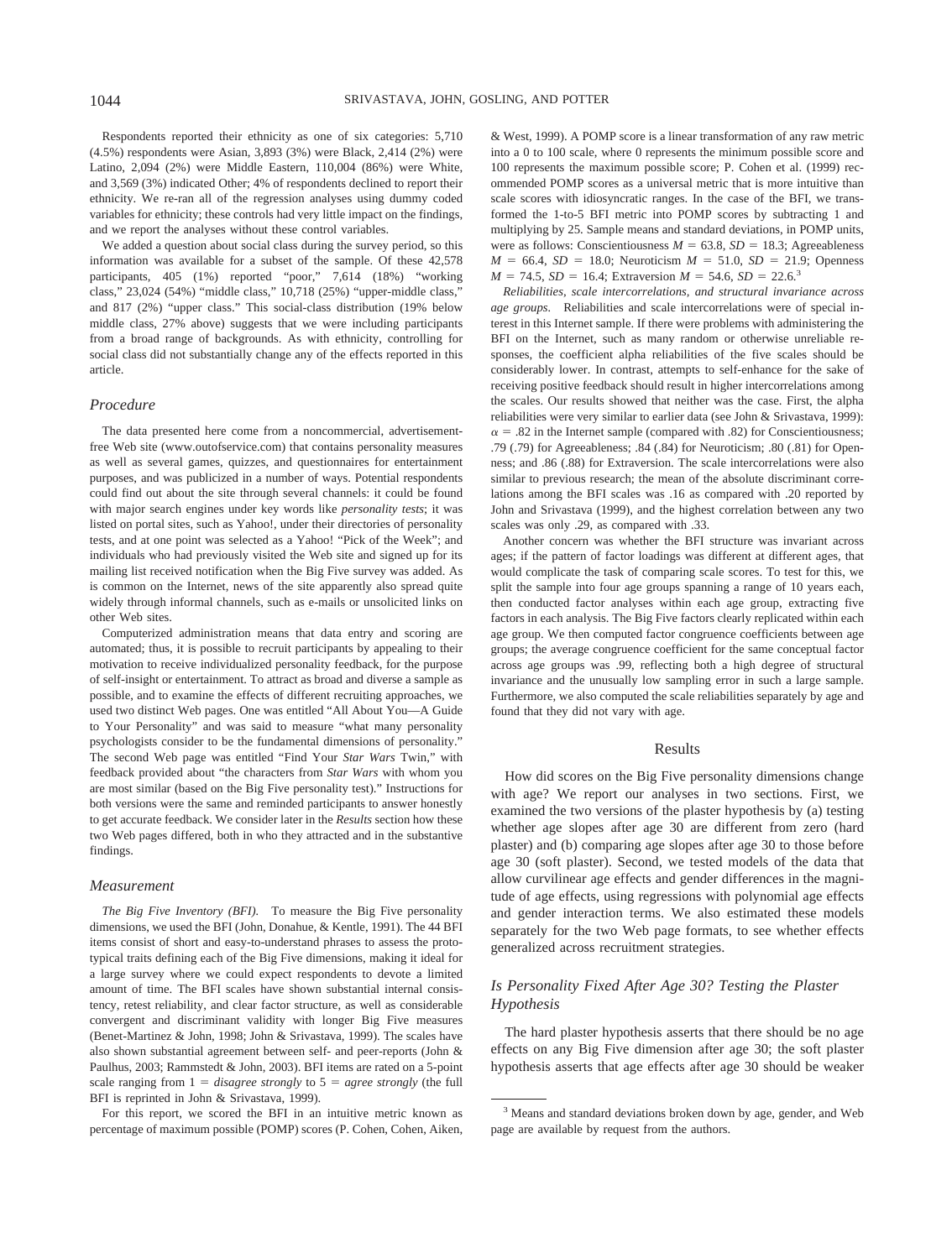Table 1

Table 1.

| Big Five factor   | Age $21-30$        | Age $31-60$          | t test to reject<br>hard plaster | $z$ test to confirm<br>soft plaster | Implication of tests                                                                |
|-------------------|--------------------|----------------------|----------------------------------|-------------------------------------|-------------------------------------------------------------------------------------|
| Conscientiousness |                    |                      |                                  |                                     |                                                                                     |
| Women             | .48 $(\pm .06)$    | .26 $(\pm .03)$      | $18.4***$                        | $6.6***$                            | Change slows but does not stop after age 30                                         |
| Men               | .46 $(\pm .06)$    | .31 $(\pm .04)$      | $17.2***$                        | $4.2***$                            | Change slows but does not stop after age 30                                         |
| Agreeableness     |                    |                      |                                  |                                     |                                                                                     |
| Women             | $.10 \ (\pm .06)$  | .28 $(\pm .03)$      | $21.1***$                        | $-5.4***$                           | Change increases after age 30                                                       |
| Men               | $-.01 (\pm .07)$   | .20 $(\pm .04)$      | $11.1***$                        | $-5.6***$                           | Change increases after age 30                                                       |
| Neuroticism       |                    |                      |                                  |                                     |                                                                                     |
| Women             | $-.25 \ (\pm .07)$ | $-.25 (\pm .03)$     | $-14.5***$                       | $-0.2$                              | Change is similar before and after age 30                                           |
| Men               | $-.06 (\pm .08)$   | $-.03$ ( $\pm .04$ ) | $-1.4$                           | $-0.7$                              | Little change before or after age 30                                                |
| <b>Openness</b>   |                    |                      |                                  |                                     |                                                                                     |
| Women             | .04 $(\pm .06)$    | $-.04 \ (\pm .03)$   | $-3.1**$                         | $-0.2$                              | Change is of similar strength but in opposite<br>directions before and after age 30 |
| Men               | .04 $(\pm .05)$    | $-.15 (\pm .03)$     | $-9.4***$                        | $-3.3***$                           | Change increases after age 30                                                       |
| Extraversion      |                    |                      |                                  |                                     |                                                                                     |
| Women             | .09 $(\pm .08)$    | $-.07 \, (\pm .04)$  | $-4.0***$                        | 0.5                                 | Change is of similar strength but in opposite<br>directions before and after age 30 |
| Men               | .14 $(\pm .08)$    | .05 $(\pm .04)$      | $2.1*$                           | $2.0*$                              | Change slows but does not stop after age 30                                         |

*Linear Slopes (and 95% Confidence Intervals) for the Age Effect on Each of the Big Five Factors, Computed Separately by Gender and Age Period*

*Note.* Sample size for age 21–30: women,  $n = 41,840$ ; men,  $n = 40,831$ . Sample size for age 31–60: women,  $n = 30,027$ ; men,  $n = 19,817$ . Numbers in parentheses are 95% confidence intervals. The metric for the slopes is the percentage of maximum possible units per year. Negative values of the *z* test indicate that the direction of the effect was contrary to that predicted by the soft version of the plaster hypothesis.  $* p < .05.$  \*\*  $p < .01.$  \*\*\*  $p < .001.$ 

than age effects before age 30. To test these hypotheses, we computed age slopes (i.e., regression coefficients from the Big Five dimensions regressed on age) within the two theoretically important age ranges, 21–30 and 31–60; such slopes indicate how much the predicted Big Five score increased or decreased per year. The slopes and their 95% confidence intervals are presented in

All slopes were computed separately for men and for women. Because the plaster hypothesis makes the same predictions for men and for women, results ought to replicate across gender. Statistical tests of both versions of the plaster hypothesis are reported in Table 1. The test for the hard plaster hypothesis is the standard *t* test of whether the slope for ages 31–60 was different from zero. To test the soft plaster hypothesis, we used a *z* test (Equation 3.6.11 in J. Cohen & Cohen, 1983) to compare whether the slope for ages 21–30 was stronger than the slope for ages  $31-60$ .<sup>4</sup>

*Conscientiousness.* As can be seen in Table 1, the raw Conscientiousness slope for men during ages  $31-60$  was  $B = .31$ , and the slope for women was  $B = .26$ . Both of these slopes were significantly and substantially different from zero, a clear rejection of the hard plaster hypothesis. The soft plaster hypothesis predicts that the slopes from age 31 to 60 should not be as strong as the slopes from age 21 to 30. For both men and women, the earlier slope ( $B = .46$  for women and  $B = .48$  for men) was stronger. The *z* tests indicated that the differences between the slopes were significant, supporting the soft plaster hypothesis for Conscientiousness. In short, this pattern indicates that people changed less in Conscientiousness after age 30 than before age 30, but they clearly did not stop changing.

*Agreeableness.* The results for Agreeableness disagreed sharply with both versions of the plaster hypothesis, as is evident in Table 1. Agreeableness increased significantly from age 31 to 60 for both men and women, contradicting the hard plaster hypothesis. Moreover, the age slopes for ages 31–60 were substantially greater than the age slopes for ages 21–30; that is, the data not only failed to support the soft plaster hypothesis, but they went significantly in the opposite direction.

*Neuroticism.* Neuroticism yielded different results for men and for women. For men, the slope for ages 31–60 was not significantly different from zero, consistent with the hard plaster hypothesis; in fact, men did not show a significant age effect in either age period. Women, however, declined consistently in Neuroticism. The slope for ages 31–60 was significantly different from zero, contradicting the hard plaster hypothesis. The age 21–30 slope for women was not significantly weaker than the age 31–60 slope, a failure to support the soft plaster hypothesis.

<sup>4</sup> The hard plaster hypothesis predicts a zero effect, that is, a null hypothesis; thus, a significant result of this test would reject the hard plaster hypothesis. In contrast, the soft plaster hypothesis predicts a directional effect, that is, an alternative to a null hypothesis; thus, a significant result of this test would support the soft plaster hypothesis. The different logic of these two tests means that statistical power makes them sensitive in opposite ways. Because of the large sample size, even a very weak change after age 30 would lead to a rejection of the hard plaster hypothesis; but the large sample size also means that even a very weak soft-plaster effect would lead to a confirmation of the soft plaster hypothesis.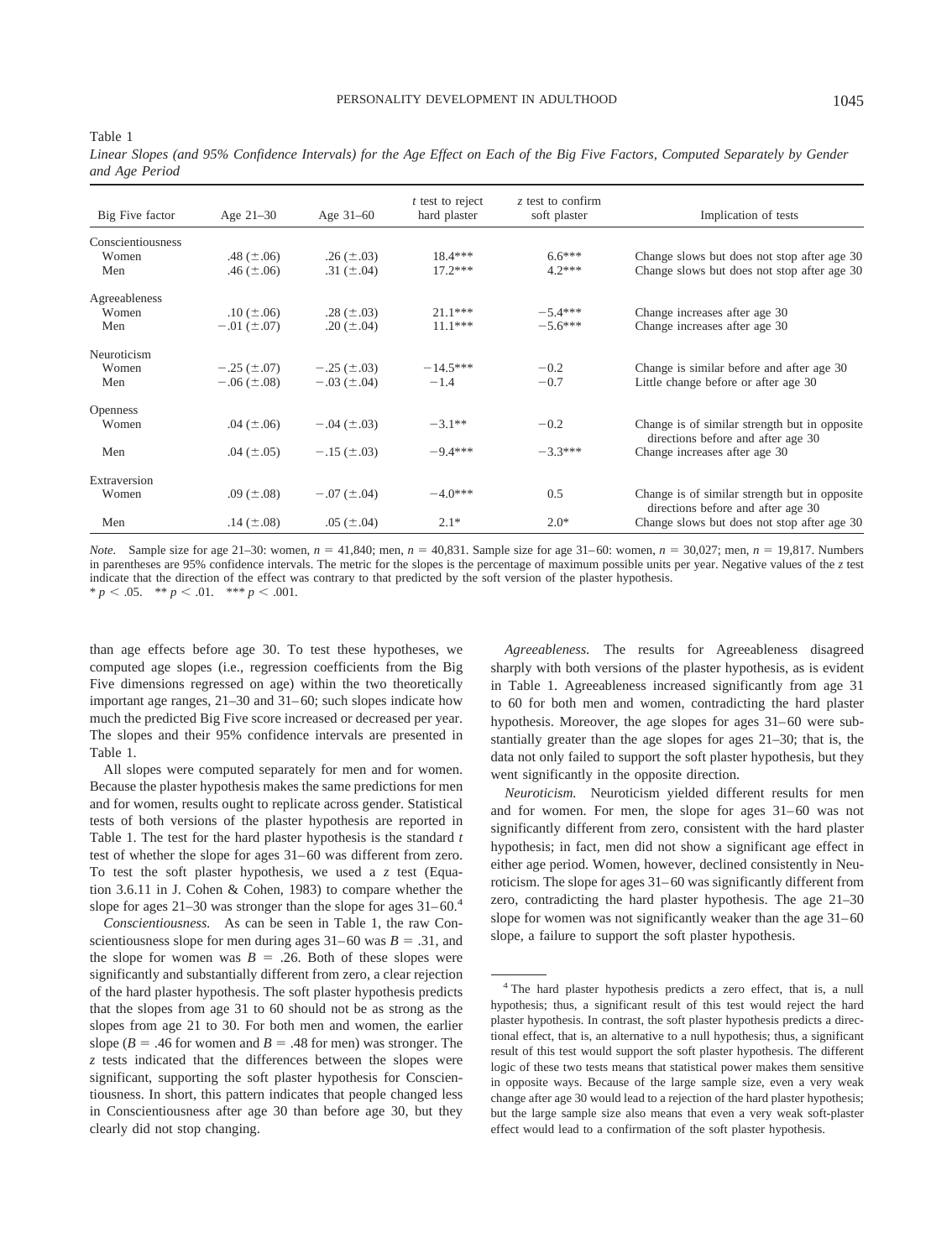*Openness.* Openness slopes for both men and women were significantly negative after age 30, contradicting the hard plaster hypothesis. However, age effects for Openness did not differ significantly from zero for the age 21–30 decade. Because both men and women marginally increased in Openness up to age 30 and then decreased in Openness after age 30, we tested the difference of the absolute slopes to see if the magnitude was weaker after age 30. For men, the decline after age 30 was stronger than the increase up to age 30, a significant rejection of the soft plaster hypothesis. For women, the magnitude of the decline after age 30 was not significantly different from the magnitude of the increase up to age 30, a failure to support the soft plaster hypothesis.

*Extraversion.* Extraversion decreased significantly from age 31 to 60 for women; the increase for men from age 31 to 60 was weak and barely significant ( $p = .04$ ) by conventional criteria. These findings contradicted the hard plaster hypothesis, though given the statistical power of the analysis, the weak result for men was not a resounding rejection. For men, the soft plaster hypothesis was confirmed for Extraversion. For women, though, the absolute strength of the increase from age 21 to 30 was not different from the absolute strength of the decrease from age 31 to 60, failing to support the soft plaster hypothesis.

Overall, then, we did not find widespread support for either version of the plaster hypothesis. Out of 10 tests of each hypothesis—five dimensions tested separately for men and women only one fit the hard version (two if the result for men's Extraversion is counted) and only four fit the soft version.

## *The Pattern of Big Five Development: Modeling Age and Gender Effects*

Figure 1 shows the mean scores on each of the Big Five dimensions for each age, separately for men and women. We used regression models to map out the relations of age and gender to personality. In fitting these regression models, the large sample allowed for very sensitive tests of polynomial (curvilinear) and interactive effects. However, a model selection process in which one continues to add polynomial terms as long as they meet conventional significance criteria was likely to produce unreplicable, uninterpretable, and unnecessarily complex models in such a large sample. Examining previous studies of curvilinear age effects on personality (e.g., Haan et al., 1986; Helson et al., 2002), we concluded that cubic (i.e., third-order) models with gender interactions seemed like the most complex models that could make a substantive contribution, so we set this as a practical limit on model complexity. Thus, for each Big Five factor, we considered three possible models:

 $\text{Linear: } B5 = b_0 + b_1(AGE) + b_2(GEN) + b_3(AGE*GEN).$ Quadratic:  $B5 = b_0 + b_1(AGE) + b_2(GEN) + b_3(AGE*GEN)$ 

+  $b_4(AGE)^2 + b_5(AGE^2*GEN)$ .

Cubic:  $B5 = b_0 + b_1(AGE) + b_2(GEN) + b_3(AGE*GEN)$ +  $b_4(AGE)^2 + b_5(AGE^2*GEN) + b_6(AGE)^3 + b_7(AGE^3*GEN).$ 

(In the above equations, *B5* stands for the Big Five dimension being modeled, *AGE* represents age centered around its mean, and *GEN* is a contrast code for gender.) To select from among these three models, we set the criterion that a more complex model would be retained only if it improved fit at  $F > 25$  ( $p < 10^{-5}$ ) over a simpler model. We used this stringent cutoff to select models that could realistically be replicated and examined further in future studies with smaller samples.

*Conscientiousness.* Patterns of change in work and partnership suggested that the most pronounced increases in Conscientiousness might occur during the 20s, followed by continuing growth at a slower rate. In statistical terms, this implied that the age effect on Conscientiousness would follow a decelerating function, with a steeply increasing slope in early adulthood that becomes flatter at later ages. Our decision criteria supported a quadratic model for Conscientiousness (see Table 2). A positive linear age term indicated that people were increasing in Conscientiousness at all ages, but a negative quadratic age term indicated that the rate of increase was greater at younger ages than at older ages. None of the age terms interacted with gender, indicating that men and women did not change in Conscientiousness at different rates. In Figure 1A, the quadratic functions for men and women are plotted along with the observed Conscientiousness means at each age. The close correspondence between the function and the means from the raw data suggests that the quadratic function captures the normative trend quite well.

*Agreeableness.* If Agreeableness is linked to nurturing and raising children, we would expect that it would increase the most during the late 20s and 30s. Because such an increase would occur in the middle of the age range being analyzed, a cubic model would be necessary to fit such an effect. The data provided clear support for a cubic model (see Table 2) under the decision criteria; the sample means and the cubic fit line are plotted in Figure 1B. The increase in Agreeableness accelerated in the late 20s, and Agreeableness continued to increase rapidly through the 30s before slowing down (but continuing to increase) in the 40s; thus, the period of most rapid increase coincided with the ages at which people are typically giving birth and nurturing their dependent children. There was a significant interaction between gender and the first-order age term, but no gender interactions with the quadratic or cubic term (see Table 2); in other words, women increased overall in Agreeableness more than men did, but the degree of curvature in the functions did not differ substantially between men and women. Though we did not predict it, this would be consistent with women, on average, being involved in nurturing roles to a greater extent than men.

*Neuroticism.* Neuroticism was the strongest candidate for a Gender  $\times$  Age interaction. The decision criteria indicated that Neuroticism was well described by the linear model. This model, along with the observed Neuroticism means, is graphed in Figure 1C. The significant Age  $\times$  Gender interaction (see Table 2) revealed that women declined substantially in Neuroticism throughout adulthood; men declined quite modestly. By late adulthood, the earlier gender difference had nearly disappeared.

*Openness.* For Openness, our model-selection criteria resulted in a linear model (see Table 2; a quadratic model would have improved the fit but only at  $F[2, 132509] = 10.7$ ). The linear model was consistent with previous developmental findings—both men and women declined in Openness with age, but only slightly. A small, unpredicted interaction suggested that men began adulthood slightly higher in Openness but then declined at a faster rate (see Figure 1D).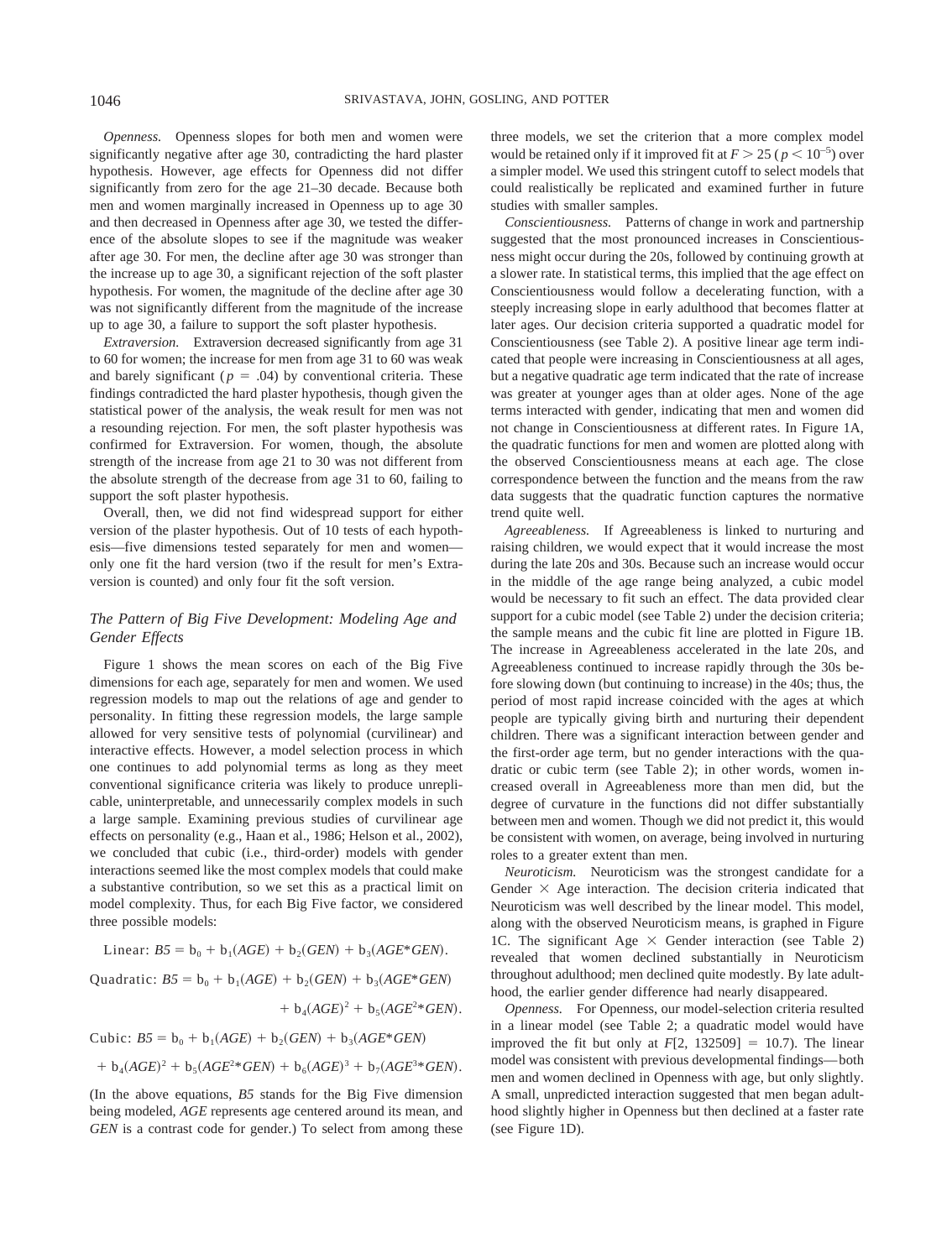

*Figure 1.* Mean Big Five scores broken down by age and gender, with fit curves from the regression models (see Table 2). Vertical lines at age 30 indicate when the plaster hypothesis predicts that personality stops changing.  $POMP$  = percentage of maximum possible.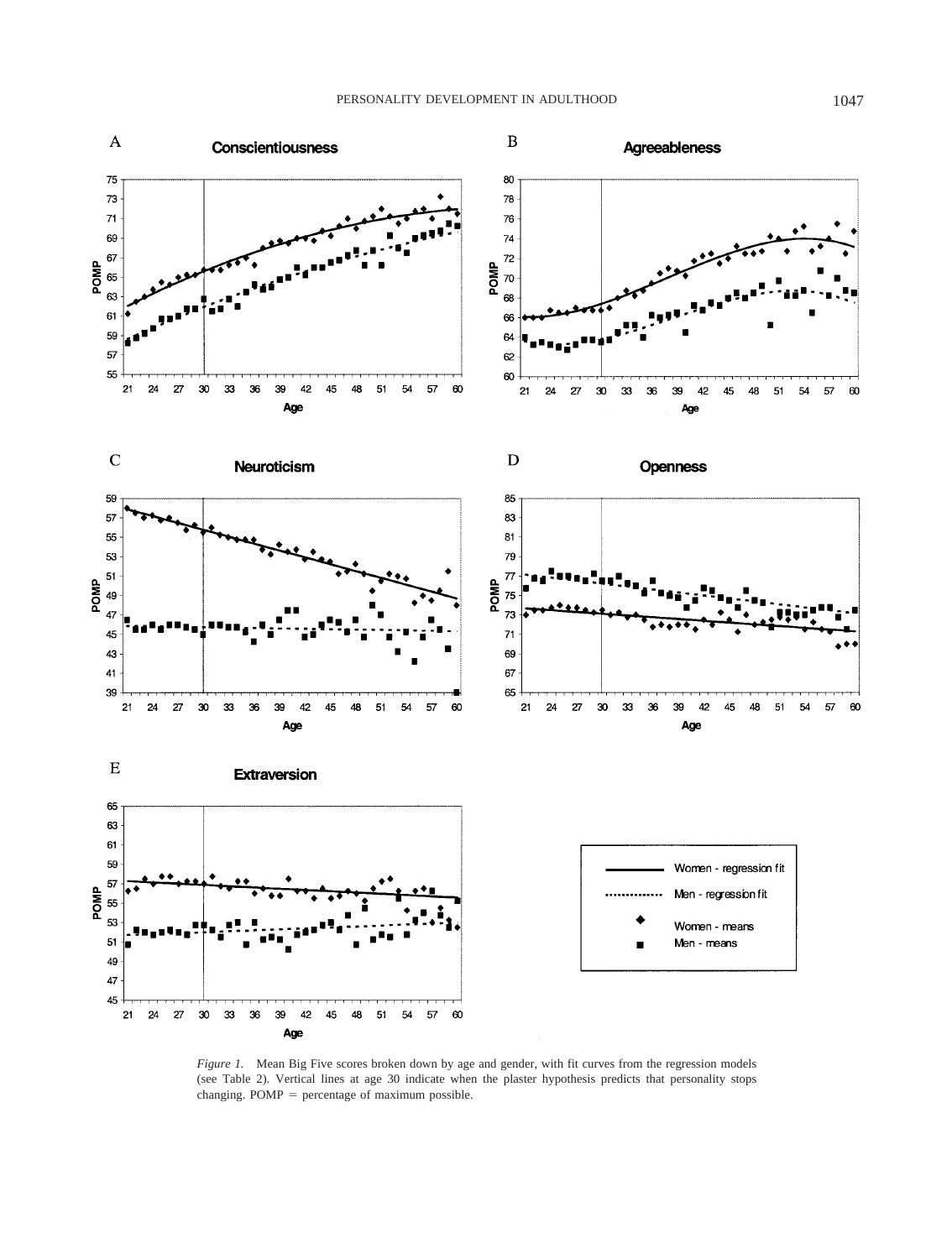| Regression term                  | $\boldsymbol{B}$ | SE   | β      | $\boldsymbol{p}$ | Replication $\beta s$ |
|----------------------------------|------------------|------|--------|------------------|-----------------------|
| Conscientiousness ( $R = .18$ )  |                  |      |        |                  |                       |
| Constant                         | 63.984           | .066 |        |                  |                       |
| Age                              | 0.341            | .008 | .16    | $< 10^{-22}$     | .19/0.13              |
| Gender                           | $-1.847$         | .066 | $-.10$ | $< 10^{-22}$     | $-.09/-.12$           |
| Age $\times$ Gender              | $-0.005$         | .008 | $-.00$ | > .50            | .00/00                |
| Age <sup>2</sup>                 | $-0.004$         | .001 | $-.03$ | $< 10^{-10}$     | $-.03/-.02$           |
| Age <sup>2</sup> $\times$ Gender | 0.001            | .001 | .01    | > .09            | .00/0.01              |
| Agreeableness ( $R = .16$ )      |                  |      |        |                  |                       |
| Constant                         | 65.735           | .076 |        |                  |                       |
| Age                              | 0.244            | .009 | .12    | $< 10^{-22}$     | .13/.10               |
| Gender                           | $-1.829$         | .076 | $-.10$ | $< 10^{-22}$     | $-.10/-.10$           |
| Age $\times$ Gender              | $-0.051$         | .009 | $-.03$ | $< 10^{-7}$      | $-.03/-.02$           |
| Age <sup>2</sup>                 | 0.011            | .001 | .08    | $\leq 10^{-19}$  | .11/03                |
| $Age^2 \times$ Gender            | 0.001            | .001 | .01    | > .39            | .02/01                |
| Age <sup>3</sup>                 | $-0.0005$        | .000 | $-.08$ | $< 10^{-17}$     | $-.11/-.05$           |
| $Age3 \times Gender$             | $-0.0000$        | .000 | $-.00$ | > .77            | $-.01/-.01$           |
| Neuroticism $(R = .23)$          |                  |      |        |                  |                       |
| Constant                         | 50.690           | .059 |        |                  |                       |
| Age                              | $-0.125$         | .007 | $-.05$ | $< 10^{-22}$     | $-.06/-.05$           |
| Gender                           | $-4.937$         | .059 | $-.22$ | $\leq 10^{-22}$  | $-.19/-.22$           |
| Age $\times$ Gender              | 0.111            | .007 | .04    | $< 10^{-22}$     | .05/.03               |
| Openness $(R = .11)$             |                  |      |        |                  |                       |
| Constant                         | 74.628           | .045 |        |                  |                       |
| Age                              | $-0.082$         | .005 | $-.04$ | $\leq 10^{-22}$  | $-.05/-.02$           |
| Gender                           | 1.542            | .045 | .09    | $< 10^{-22}\,$   | .09/0.04              |
| Age $\times$ Gender              | $-0.021$         | .005 | $-.01$ | $\leq 10^{-4}$   | $-.02/-.00$           |
| Extraversion $(R = .11)$         |                  |      |        |                  |                       |
| Constant                         | 54.442           | .062 |        |                  |                       |
| Age                              | $-0.006$         | .007 | $-.00$ | > .44            | $.00/-.01$            |
| Gender                           | $-2.410$         | .062 | $-.11$ | $< 10^{-22}$     | $-.10/-.11$           |
| Age $\times$ Gender              | 0.038            | .007 | .02    | $\leq 10^{-6}$   | .01/.02               |

Table 2 *Regression Models of the Relations of Age and Gender to the Big Five*

*Note.*  $N = 132,515$ . Replication  $\beta s$  are from the All About You and Star Wars versions of the questionnaire, respectively. Age is mean-centered at 30.6. Gender is contrast-coded: female  $= -1$ , male  $= 1$ . All terms are from final models.

*Extraversion.* Extraversion was best fit with a linear model (see Table 2). An unpredicted Age  $\times$  Gender interaction indicated that men increased slightly in Extraversion with age whereas women decreased slightly, resulting in a diminishment of gender differences with age (see Figure 1E).

*Replication of the models across Web site formats.* The *p*-values associated with the tests of the polynomial models are generally quite small, some so small as to exceed the computational limits of our data analysis software (SPSS 10.0.7, which ran out of decimal places at  $p < 10^{-22}$ ). Small *p*-values are one indicator of the reliability of an effect; cross-validation is another. The study design allowed for an internal replication analysis between the two versions of the questionnaire.

Were the respondents to the two Web pages different enough to constitute replication samples? Although we would not want to overstate the differences, the Web pages arguably appealed to somewhat different motives of potential participants. As the name implies, All About You was described as an opportunity to learn about oneself, whereas Star Wars was designed to appeal primarily as an intriguing and fun experience. The two sites did, in fact, draw somewhat different profiles of participants. All About You drew 66% women and 34% men, whereas Star Wars drew 39% women and 61% men. Respondents to All About You were on average about 2 years older than respondents to Star Wars (equivalent to an effect size of  $r = .11$ ). Controlling for gender, the greatest between-sites difference on the Big Five was for Openness; Star Wars respondents tended to be slightly more open to experience (partial  $r = .10$ ).

In spite of these differences, though, the regression models clearly replicated across the two Web formats; Table 2 presents the standardized betas from these replication analyses for comparison purposes. When we analyzed the respondents for the two Web formats separately, we found that for Conscientiousness, Agreeableness, and Neuroticism, all the same terms were significant in the same direction and general magnitude, and the shape of the plotted curves was remarkably similar. For Openness, the linear term representing the predicted decline replicated across both Web formats; the unpredicted Age  $\times$  Gender term found in the full sample was not significant in the Star Wars data. For Extraversion, the main effect of gender and the Age  $\times$  Gender interaction replicated across both Web formats. These replications further underscored the reliability of the effects.

#### Discussion

In this article, we examined the relation between age, gender, and personality traits in adulthood. We took advantage of a large sample size and continuous age distribution to test hard and soft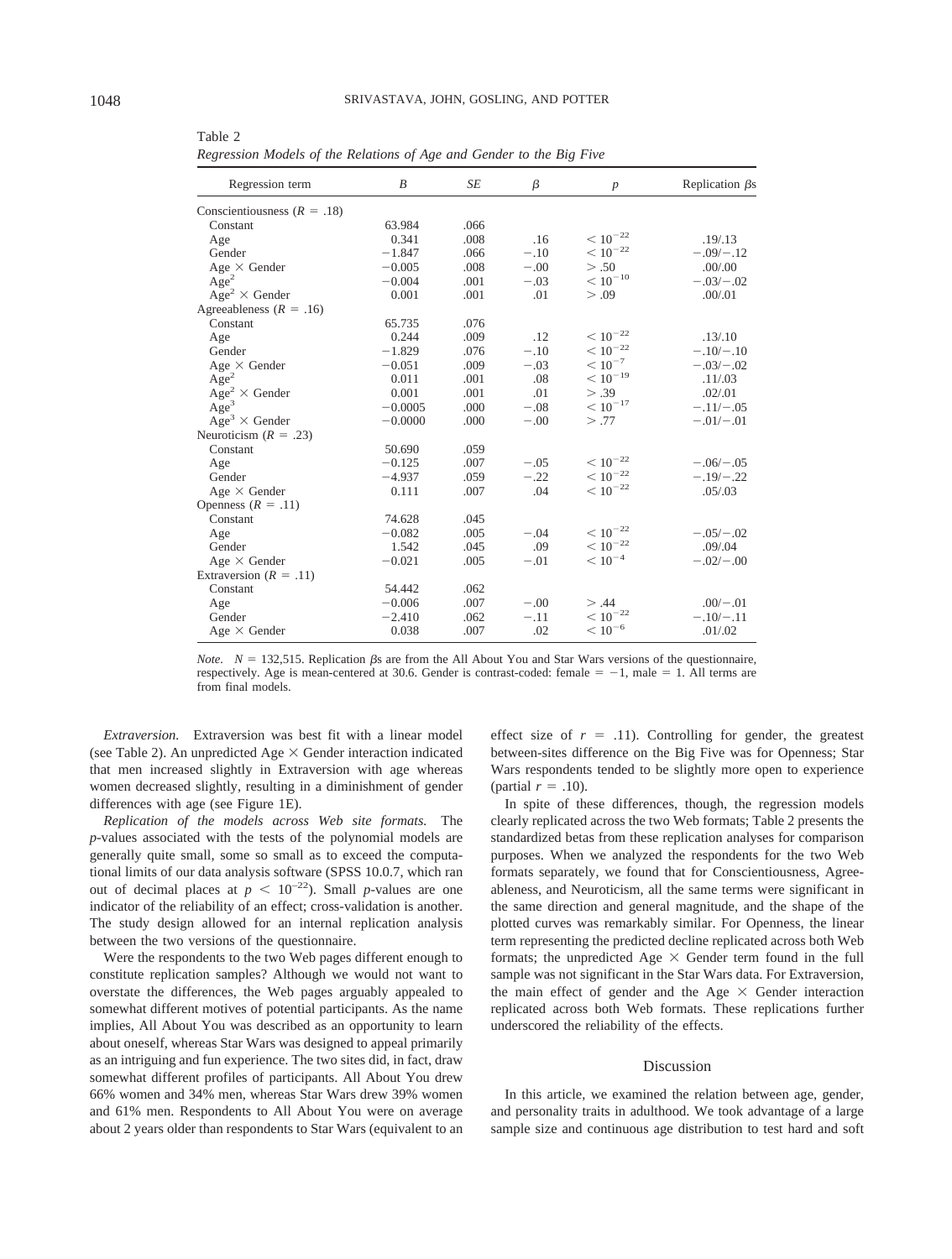versions of the plaster hypothesis, which assert that personality change stops (hard plaster) or slows (soft plaster) after age 30. On no Big Five dimension did we find support for the hard plaster hypothesis among both men and women, and only Conscientiousness demonstrated the soft plaster effect for both genders. To test for more complex change patterns, we then fitted curvilinear and interactive models to the data that yielded clear and robust effects. Conscientiousness increased throughout the age range studied, most strongly during the 20s; Agreeableness increased the most during the 30s; and Neuroticism declined with age for women but not much for men. Openness showed small declines with age, and Extraversion declined for women but not men.

## *Addressing Sampling and Cohort Concerns*

In a study that uses a cross-sectional design to make inferences about developmental effects, differential sampling by age and cohort differences are both potential sources of confounds. Although no cross-sectional design can completely rule out such factors, they need not be fatal flaws if results are interpreted in relation to existing theory and research. In this section, we consider several factors that might address concerns about sampling and cohort confounds. We then compare age trends in the Internet sample with those found in recently published data to see whether the Internet results are comparable with those found with more traditional sampling methods and in other countries.

*Sampling considerations.* One concern was that Internet recruitment might produce age-confounded sampling biases.<sup>5</sup> Younger Internet users might be a fairly broad group, whereas older Internet users might be a more select subset of older people in general; if so, age effects might be artifacts of who was likely to end up in our study rather than true age effects. In part, our focus on early and middle adulthood provided some assurance against such a possibility: Survey research on Internet usage and age indicates that although there is a sharp change in usage patterns around retirement age, people of preretirement age (i.e., ages 50–64) have similar access rates to younger people, and preretirement Internet users are representative of the overall Internet population in how they spend their time online (Fox et al., 2001). We were also reassured by our comparisons of the two Web page recruiting strategies. Age effects replicated across the selflearning-oriented "All About You" page and the entertainmentoriented "Find Your *Star Wars* Twin" page, suggesting that if there was a selection bias in our sampling, it would have to have been identical across recruiting strategies.

We also considered what age-confounded sampling bias would look like if it had happened. A possible scenario was that the Internet may be less familiar to older people, and thus older people may have to be higher in Openness in order to seek out and participate in an online study. In fact, we found a small drop in Openness with age, not the increase one would predict if older adults needed to be especially open in order to participate. If there was any Openness-related sampling bias, it was sufficiently weak that it did not overwhelm the age effect.<sup>6</sup>

(i.e., changes in current social climate), which can cause variation between measurements taken at different historical times; and (c) cohort effects (i.e., generational differences), which can cause variation between people born and raised in different historical periods. Most common designs cannot fully disentangle these effects: Cross-sectional designs cannot intrinsically differentiate between developmental and cohort effects; longitudinal designs cannot separate developmental and historical effects; and time-lag designs (which compare different samples measured in different years) cannot separate historical and cohort effects. However, jointly considering different designs can provide insights. If the results of a cross-sectional study agree with results from longitudinal studies, they can be interpreted as arising from development, which is the only common effect between the two designs; and if cross-sectional results agree with results from time-lag studies, they can similarly be interpreted as arising from cohort differences. (The two interpretations are not mutually exclusive.)

In this case, the Internet findings agree with the broad trends among longitudinal studies reviewed by Roberts et al. (in press): Conscientiousness and Agreeableness went up, Neuroticism went down (their review did not differentiate men and women), and Openness and Extraversion changed little. Time-lag studies of the Big Five are far rarer than cross-sectional and longitudinal studies; two important recent meta-analyses offer a comparison source for Neuroticism (Twenge, 2000) and Extraversion (Twenge, 2001). These studies examined how, across studies, publication year correlated with sample means for anxiety and Extraversion. Both traits increased over time from the middle to late 20th century. If these results were due to cohort effects (rather than secular trends), that would show up in the cross-sectional Internet data as older people being both lower in Neuroticism and lower in Extraversion than younger people. The former was true for women but not for men, and the latter did not appear to be the case. Thus, comparisons suggest that at the level of general trends, it seems most appropriate to attribute the Internet results to developmental effects, though we cannot rule out the possibility that cohort differences may contribute additionally to explaining the age effects. It is important to note that both developmental effects and cohort effects are inconsistent with the five-factor theory; cohort effects represent an environmental influence that traits are supposed to be immune to. Thus, the age effects obtained here are inconsistent

*Untangling developmental effects from secular trends and cohort effects.* Schaie (1977) discussed three kinds of effects that developmental researchers need to consider in designing studies: (a) effects of the individual's development, which are frequently of primary interest to developmental researchers; (b) secular trends

<sup>5</sup> Another potential sampling confound, not specific to an Internet design, could be selective mortality. Individuals high in Conscientiousness tend to die earlier (Friedman et al., 1993); thus, cross-sectional increases in Conscientiousness could occur because at older ages, fewer low-Conscientiousness individuals are available as participants. To test for such effects, we examined the standard deviations computed separately at each age. If age effects were due to selective mortality, the standard deviations should get smaller with increasing age, as the less conscientious participants were selected out. In fact, age was not related to the standard deviation, suggesting that the Conscientiousness effect was not driven by selective mortality.

<sup>6</sup> Again, the standard deviation of Openness did not increase with age, as would be predicted by the hypothesis that the sampling procedure favored participants higher in Openness at older ages.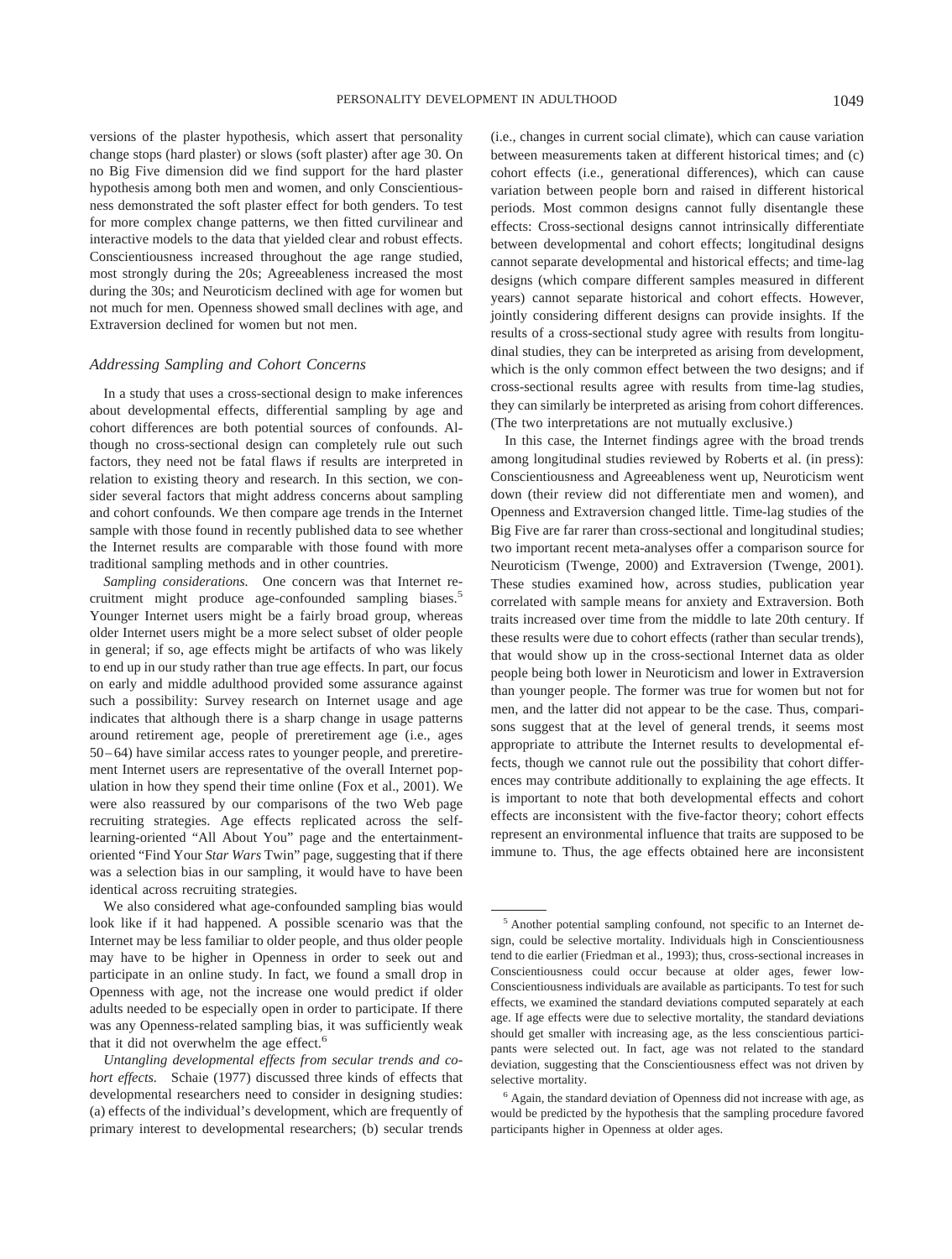with the five-factor theory regardless of how such effects are substantively interpreted.

*Addressing sampling and cohort effects through empirical comparisons.* Another way to address concerns about this new method is through comparisons with data from studies that use more traditional approaches. If age patterns in the Internet data matched those found in cross-sectional data collected by other sampling methods, such cross-method agreement would suggest that the Internet results were not a product of sampling confounds. Furthermore, some researchers have argued that cohort effects, if they exist, should be culture-specific (Yang, McCrae, & Costa, 1998); if so, then similarities to cross-cultural findings should diminish concerns about cohort confounds.

Data in two recent articles by McCrae et al. (1999, 2000) stood out as a particularly appropriate source for comparing main effects of age. These articles, which used the Revised NEO Personality Inventory (NEO PI-R) and the NEO Five Factor Inventory (NEO-FFI) measures (Costa & McCrae, 1992), reported Big Five means for several adult age groups, allowing us to make comparisons of the direction of change and, to some extent, the approximate shape of change. Big Five self-report data were reported separately for nine different countries (i.e., Britain, Croatia, Czechoslovakia, Germany, Italy, Portugal, South Korea, Spain, and Turkey). These data had been collected under a wide variety of recruitment and sampling procedures, including a twin study, a study of parents and their teenage children, and several other convenience samples. We performed secondary analyses of the results reported from these nine samples, $7$  aggregating the  $T$  scores across the nine countries into averages (weighted by sample size) for the three age groups used by the original authors:  $22-29$ ,  $30-49$ , and  $50+$ . We were thus able to derive rough age trends (based on three data points) across the nine samples; we refer to these aggregated data as the NEO-International data. Results from data aggregated across these various cultures and recruiting procedures probably reflect a conservative number of reasonably robust effects, providing a stable baseline for making comparisons.

Although the BFI and NEO questionnaires are mostly similar, the instruments do define two of the five factors, Openness and Extraversion, somewhat differently (John & Srivastava, 1999). Thus, we also wanted to compare results with a sample that used the BFI. To do this, we derived age trends from published Big Five data collected in Germany (Lang, Luedtke, & Asendorpf, 2001). Participants from the Berlin, Germany, metropolitan area were recruited by a gold-standard procedure, stratified random sampling (stratification was on age and gender). They completed a German translation of the BFI. Only two age groups (20–40 and 45–65) in the BFI-German data overlapped with the Internet sample, so we could examine only one age interval.

Results of our secondary analyses of the NEO-International data and the BFI-German data are presented in Table 3. On Conscientiousness, both comparison samples showed increases throughout adulthood that were greater in earlier than in later adulthood, consistent with the Internet results presented in this report. Agreeableness also went up in both comparison samples; the NEO-International data showed similar-sized increases during both intervals, which is consistent with the cubic trend found in the Internet data (with only three data points, it is impossible to differentiate a cubic trend from a linear trend; this can be demonstrated by placing a straight ruler on Figure 1B such that it crosses

# Table 3

*Relative Magnitude of Annual Change During Two Age Intervals*

| Big Five dimension              | Interval 1              | Interval 2        |
|---------------------------------|-------------------------|-------------------|
| Age groups that define interval |                         |                   |
| NEO-International               | $22 - 29$ vs. $30 - 49$ | $30-49$ vs. $50+$ |
| <b>BFI-German</b>               | $20-40$ vs. $45-65$     |                   |
| Conscientiousness               |                         |                   |
| NEO-International               |                         |                   |
| <b>BFI-German</b>               |                         |                   |
| Agreeableness                   |                         |                   |
| NEO-International               |                         |                   |
| <b>BFI-German</b>               |                         |                   |
| Neuroticism                     |                         |                   |
| NEO-International               |                         |                   |
| <b>BFI-German</b>               |                         |                   |
| <b>Openness</b>                 |                         |                   |
| NEO-International               |                         |                   |
| <b>BFI-German</b>               |                         |                   |
| Extraversion                    |                         |                   |
| NEO-International               |                         |                   |
| <b>BFI-German</b>               |                         |                   |

*Note.* The number of arrows indicates the relative rates of change within each row. NEO-International data come from McCrae et al. (1999, 2000); BFI-German data come from Lang et al.  $(2001)$ , NEO = NEO Personality Inventory, Revised;  $BFI = Big Five Inventory$ .

the cubic curve at three points). Neuroticism declined in the comparison samples, but because the reports on the comparison samples did not provide results separately for men and women, it is not possible to know whether the trend was driven primarily by women, as it was in our sample. Openness and Extraversion declined in the NEO-International data but did not change substantially in the BFI-German; the latter is consistent with findings in the Internet data. Thus, the general direction of effects in the Internet data was similar to that of studies collected with different methods.

Nevertheless, none of the above considerations completely rule out sampling or cohort confounds, and the present study should not be taken as the last word about Big Five development in early and middle adulthood. Future longitudinal and sequential studies are needed to further address the possibility of such confounds. More importantly, we hope that such studies, which are more timeintensive and expensive than cross-sectional studies, can use the present results as a springboard to generate and test focused hypotheses about the timing and theoretical significance of changes in personality traits.

## *Personality Theories and Adult Development*

We tested predictions about Big Five development made from two perspectives: the biologistic Five-factor theory, and approaches that allow for contextual influences on traits. What do the results say about personality theories and adult development?

 $<sup>7</sup>$  A subset of the German data reported in McCrae et al. (1999) was also</sup> included in McCrae et al. (2000). Therefore, only the 1999 data were used for the comparison baselines.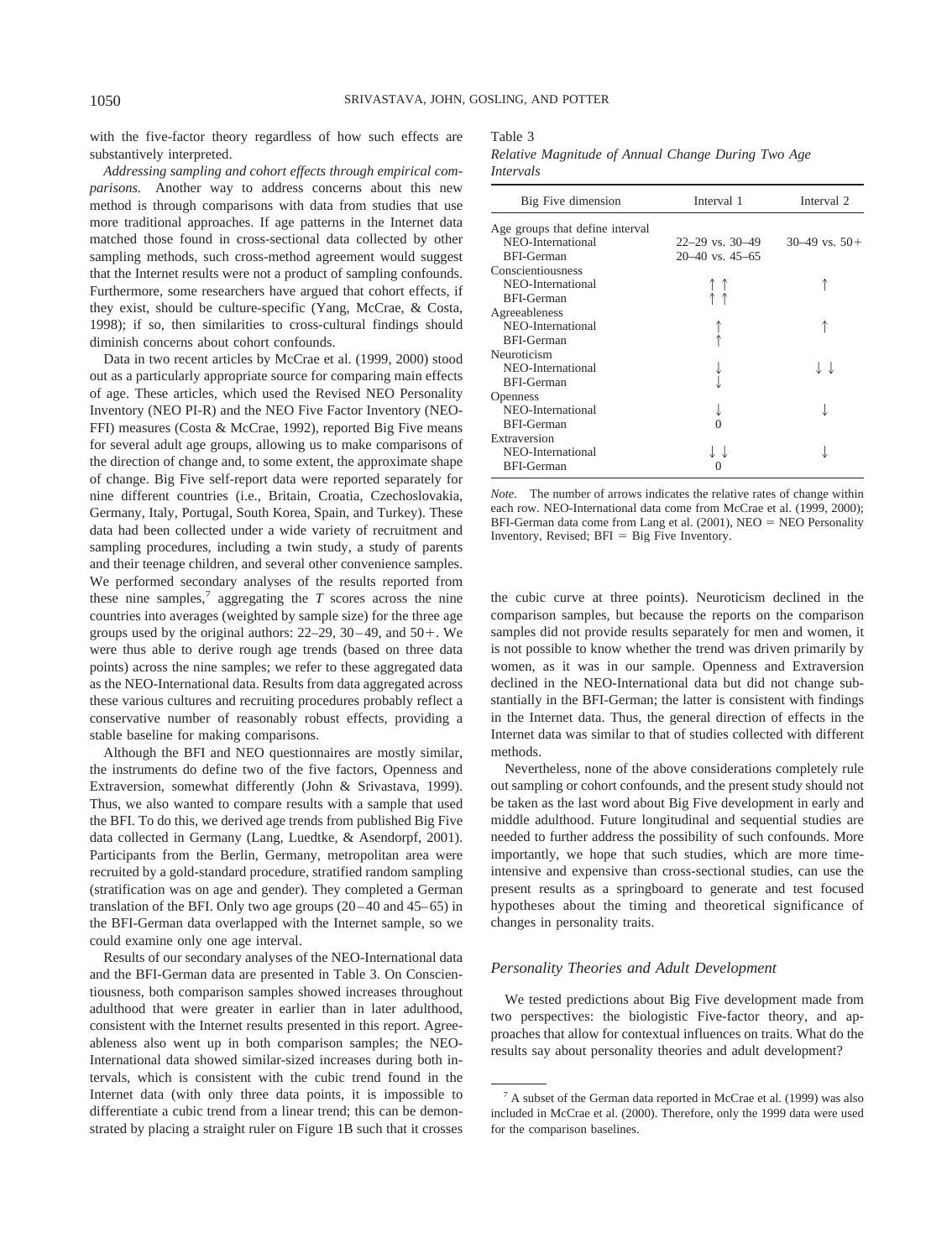*Rejection of the plaster hypothesis and its implications.* Overall, we found a general lack of support for the plaster hypothesis, and considerable evidence that directly contradicted it. Mean levels of personality traits changed gradually but systematically throughout the life span, sometimes more after age 30 than before. By standardized effect size indices—multiple *R*s—the effects of age and gender on personality can be characterized as small to moderate (J. Cohen, 1992). So how should these findings be interpreted? The multiple *R* treats individual differences among participants of the same age and gender as error variance in the denominator. Thus, the  $R$  is essentially an index of predictability (Wiggins, 1973), quantifying the answer to the question, "How well can I predict an individual's personality knowing only age and gender?" Against the backdrop of all possible predictors of personality—thousands of genes, the influence of peers and family, a lifetime of individually constructed experiences—it should not be surprising that age and gender provide at best a small to moderate amount of predictive information. In this context, the age effects reported here are indeed modest, but nevertheless constitute clear evidence of ongoing change.

The rejection of the plaster hypothesis also involves a rejection of two of its implications. The plaster hypothesis, as stated by the five-factor theory, is a general law of adult development: thus, it implies that all Big Five dimensions develop in the same ways, and that men's and women's development is the same. Both of these corollaries were contradicted by the evidence in this study, which showed that the course of development was different for different traits, and sometimes different for men and women. This suggests that personality traits cannot be easily explained by a small, tidy set of principles.<sup>8</sup>

*Personality theories and traits.* Perhaps ironically, personality theories that place traits at the root of everything else that is interesting about personality (McCrae & Costa, 1999) and those that consider them of little interest (Mischel & Shoda, 1995) share a common assumption: traits are separate from the rest of the personality system, static and unresponsive to social environments and life contexts. The personality system has been compared with a multistory house, with traits at the bottom and other aspects of personality—motivations, adaptations, personal narratives, and so on—built above (Little, 1996; see also McAdams, 1996). If we follow that metaphor, then the results in this article suggest what might be called a Californian view of the personality system—in California, even foundations shift a little bit year by year (and some get shaken up every once in a while).

What does this view imply for theories of personality? Strictly speaking, the evidence in this article does not by itself rule out strictly biological accounts of personality, though it does contradict the five-factor theory's brand of biologism. Could the changes found here result solely from intrinsic, genetically determined (and sexually dimorphous) maturation? There is no denying that genes contribute to individual differences in Big Five trait levels (Loehlin, McCrae, Costa, & John, 1998). However, longitudinal behavior genetic studies, which can examine both typical levels of traits and patterns of change in traits, have suggested that change in personality traits is at least as well explained by environments as by genes, and heritabilities of personality traits diminish from early to middle adulthood (Loehlin, 1992; McGue, Bacon, & Lykken, 1993; Viken et al., 1994). Baltes (1997) referred to the "incomplete architecture of human ontogeny," by which he meant that the legacy of biological evolution has provided the most structure for the earlier part of the life span, when people have not yet survived long enough to pass along their genes; as individuals get older, culture becomes a more important influence on how well they adapt to their environments. Along with Baltes, we believe that adult personality is characterized more by plasticity than by increasing calcification, and the mechanisms of personality change can be understood best by considering the life contexts that accompany change.

In this study, Conscientiousness showed substantial change throughout early and middle adulthood, with the strongest effects in earlier adulthood; this is the time of life when adults are entering and advancing in the work force and forming committed partnerships, life tasks that have been linked to changes in Conscientiousness (Neyer & Asendorpf, 2001; Roberts, 1997). Agreeableness showed the largest changes somewhat later, when adults are typically caring for children. Neuroticism declined only for women, who probably had faced particularly difficult social environments earlier in their lives (Orenstein, 1994).

Several processes may link these personality and environmental changes to one another. In the case of Conscientiousness, for example, maturational changes may prompt individuals to seek out roles that fit their newly changed personalities. Conversely, new work responsibilities and relationship commitments resulting from adult social roles may require individuals to become more organized and responsible in order to meet the demands of their new situations. Or, both mechanisms may take place as part of a transactional system—personality changes may lead people to select and shape environments that further reinforce their personalities (Caspi & Roberts, 1999). Future research should further examine these processes and address more precisely what aspects of social roles and environments are transacting with personality traits. For example, are aspects of work, per se, important in the development of Conscientiousness, or is the importance of work more a matter of work's place in broader life themes (such as being self-sufficient and taking over financial responsibilities previously assumed by parents)? Similarly, is there something specific about raising children that promotes Agreeableness (in which case the minority of adults who do not have children might prove an

<sup>8</sup> The size of developmental effects has sometimes been indexed by the *d* statistic, expressing the difference between older and younger participants in standard deviation units. One disadvantage of this approach is that, like *R*, it puts all competing sources of variance (including measurement error) in the denominator; moreover, *d* statistics are better suited for truly categorical variables than for arbitrarily selected age groups. Nevertheless, for comparison purposes, we computed *d*s for each of the Big Five separately for men and women, using the difference between the highest and lowest point of each fit curve. Averaging absolute *d*s across all five dimensions, women changed about .33 standard deviations and men changed about .24 standard deviations. According to general scientific usage, these are medium to small effects (J. Cohen, 1992); that is, these effects do not indicate little or no change, as argued by McCrae and Costa (1996, 1999). Furthermore, averaging across the Big Five goes against an important finding for this study, namely that change differs importantly across the Big Five. In fact, we found a substantial range of effect sizes; absolute *d*s ranged from 0.07 (Extraversion) to 0.54 (Conscientiousness) for women, and from 0.03 (Neuroticism) to 0.59 (Conscientiousness) for men.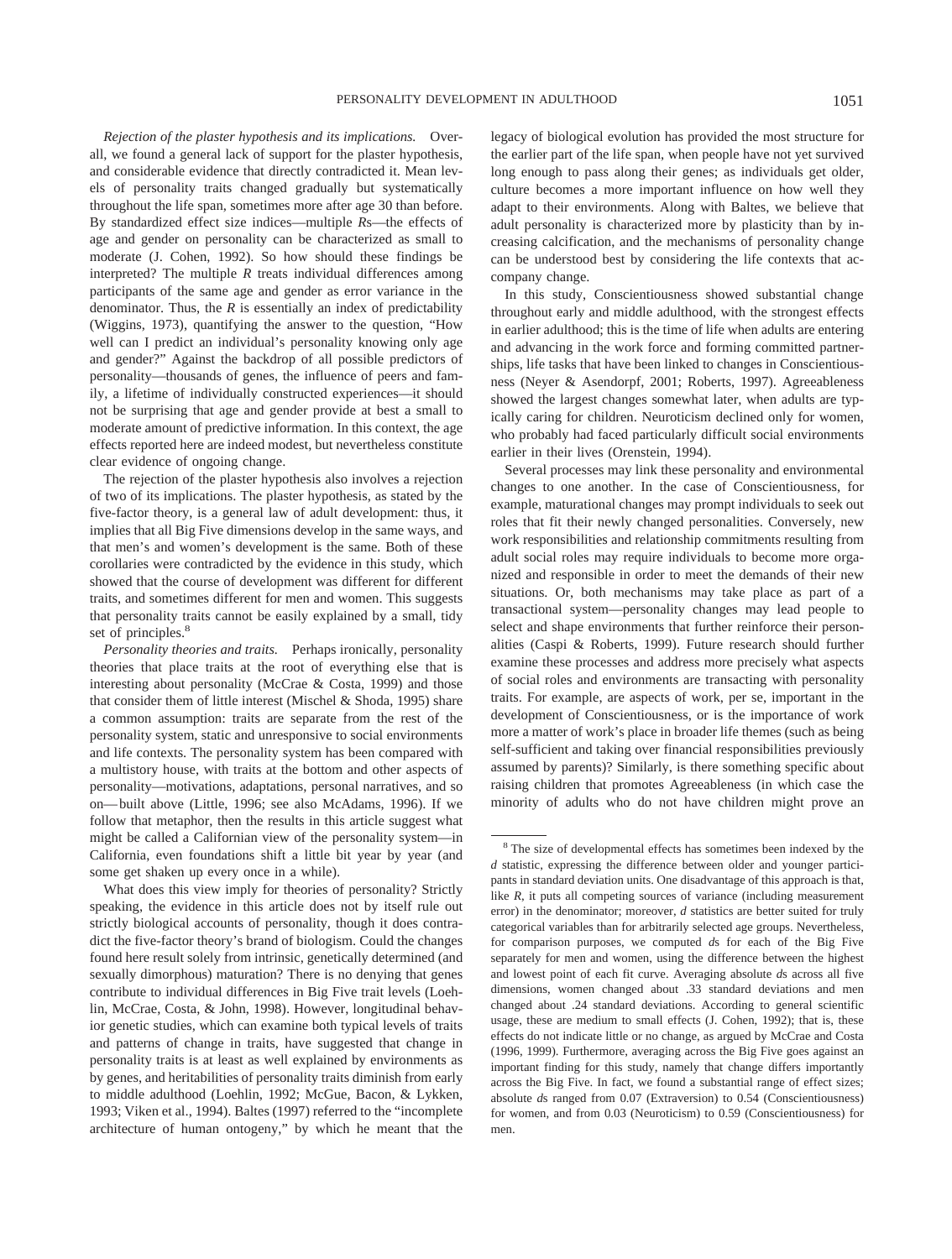exception to the general finding here), or is there a broader increase in prosocial concerns in the 30s and 40s? In the case of Neuroticism, how are women able to find or create more emotionally stable social environments as they grow older?

Transactional perspectives have an important place in theories of adult development. Erikson (1950) believed that adult development was guided by a series of major challenges that grew out of biological and cultural imperatives. Identity, intimacy, and generativity—the three tasks that coincide with the age range we studied—manifest themselves in adult efforts to find work and become self-sufficient, to find a partner, and to care for others, and they are tasks that are provoked by biological imperatives but played out in the realm of adult social life and situated in a specific sociohistorical context. Neugarten (1972) theorized that biology and social environments set broad limits on adult development, within which the individual construes and creates his or her own experiences. If so, then a study of mean-level changes like this one suggests something about those broad limits, describing the typical path around which individuals vary. Roberts et al. (in press) suggested that increasing Conscientiousness and Agreeableness and decreasing Neuroticism in adulthood may indicate increasing maturity people becoming, on average, better adapted as they get older. The findings in this article suggest that people continue to mature well into middle adulthood.

#### References

- Agronick, G. S., & Duncan, L. E. (1998). Personality and social change: Individual differences, life path, and importance attributed to the women's movement. *Journal of Personality and Social Psychology, 74,* 1545–1555.
- Baltes, P. B. (1997). On the incomplete architecture of human ontogeny: Selection, optimization, and compensation as foundation of developmental theory. *American Psychologist, 52,* 366–380.
- Barrick, M. R., & Mount, M. K. (1991). The Big Five personality dimensions and job performance: A meta-analysis. *Personnel Psychology, 44,*  $1 - 26$ .
- Barrick, M. R., Mount, M. K., & Judge, T. A. (2001). Personality and performance at the beginning of the new millennium: What do we know and where do we go next? *International Journal of Selection and Assessment, 9,* 9–30.
- Benet-Martinez, V., & John, O. P. (1998). Los Cinco Grandes across cultures and ethnic groups: Multitrait–multimethod analyses of the Big Five in Spanish and English. *Journal of Personality and Social Psychology, 75,* 729–750.
- Carstensen, L. L., Isaacowitz, D. M., & Charles, S. T. (1999). Taking time seriously: A theory of socioemotional selectivity. *American Psychologist, 54,* 165–181.
- Caspi, A., & Moffitt, T. E. (1993). When do individual differences matter? A paradoxical theory of personality coherence. *Psychological Inquiry, 4,* 247–271.
- Caspi, A., & Roberts, B. W. (1999). Personality continuity and change across the life course. In L. A. Pervin & O. P. John (Eds.), *Handbook of personality: Theory and research* (2nd ed., pp. 300–326). New York: Guilford Press.
- Chaplin, W. F. (1997). Personality, interactive relations, and applied psychology. In R. Hogan, J. A. Johnson, & S. R. Briggs (Eds.), *Handbook of personality psychology* (pp. 873–890). San Diego, CA: Academic Press.

Cohen, J. (1992). A power primer. *Psychological Bulletin, 112,* 155–159.

Cohen, J., & Cohen, P. (1983). *Applied multiple regression/correlation analysis for the behavioral sciences* (2nd ed.). Hillsdale, NJ: Erlbaum.

- Cohen, P., Cohen, J., Aiken, L. S., & West, S. G. (1999). The problem of units and the circumstances for POMP. *Multivariate Behavioral Research, 34,* 315–346.
- Costa, P. T., Jr., & McCrae, R. R. (1992). *NEO PI-R professional manual.* Odessa, FL: Psychological Assessment Resources.
- Costa, P. T., Jr., & McCrae, R. R. (1994). Set like plaster: Evidence for the stability of adult personality. In T. F. Heatherton & J. L. Weinberger (Eds.), *Can personality change?* (pp. 21–40). Washington, DC: American Psychological Association.
- del Barrio, V., Moreno-Rosset, C., Lopez-Martinez, R., & Olmedo, M. (1997). Anxiety, depression and personality structure. *Personality and Individual Differences, 23,* 327–335.
- Erikson, E. H. (1950). *Childhood and society.* New York: Norton.
- Feingold, A. (1994). Gender differences in personality: A meta-analysis. *Psychological Bulletin, 116,* 429–456.
- Fox, S., Rainie, L., Larsen, E., Horrigan, J., Lenhart, A., Spooner, T., & Carter, C. (2001). *Wired seniors: A fervent few, inspired by family ties.* Washington, DC: Pew Internet & American Life Project. Retrieved June 28, 2002, from http://www.pewinternet.org/reports/toc.  $asp?Report=40$
- Friedman, H. S., Tucker, J. S., Tomlinson-Keasey, C., Schwartz, J. E., Wingard, D. L., & Criqui, M. H. (1993). Does childhood personality predict longevity? *Journal of Personality and Social Psychology, 65,* 176–185.
- Goldberg, L. R. (1992). The development of markers for the Big-Five factor structure. *Psychological Assessment, 4,* 26–42.
- Graziano, W. G., & Eisenberg, N. (1997). Agreeableness: A dimension of personality. In R. Hogan, J. A. Johnson, & S. R. Briggs (Eds.), *Handbook of personality psychology* (pp. 795–824). San Diego, CA: Academic Press.
- Gross, J. J., Carstensen, L. L., Pasupathi, M., Tsai, J., Skorpen, C. G., & Hsu, A. Y. C. (1997). Emotion and aging: Experience, expression, and control. *Psychology and Aging, 12,* 590–599.
- Gullone, E., & Moore, S. (2000). Adolescent risk-taking and the five-factor model of personality. *Journal of Adolescence, 23,* 393–407.
- Haan, N., Millsap, R., & Hartka, E. (1986). As time goes by: Change and stability in personality over fifty years. *Psychology and Aging, 1,* 220– 232.
- Helson, R., & Kwan, V. S. Y. (2000). Personality development in adulthood: The broad picture and processes in one longitudinal sample. In S. E. Hampson (Ed.), *Advances in personality psychology* (Vol. 1, pp. 77–106). Philadelphia: Taylor & Francis.
- Helson, R., Jones, C., & Kwan, V. S. Y. (2002). Personality change over 40 years of adulthood: Hierarchical linear modeling analyses of two longitudinal samples. *Journal of Personality and Social Psychology, 83,* 752–766.
- Helson, R., Mitchell, V., & Moane, G. (1984). Personality and patterns of adherence and nonadherence to the social clock. *Journal of Personality and Social Psychology, 46,* 1079–1096.
- Helson, R., & Moane, G. (1987). Personality change in women from college to midlife. *Journal of Personality and Social Psychology, 53,* 176–186.
- Helson, R., Pals, J. L., & Solomon, M. (1997). Is there adult development distinctive to women? In R. Hogan, J. A. Johnson, & S. R. Briggs (Eds.), *Handbook of personality psychology* (pp. 291–314). San Diego, CA: Academic Press.
- Hogan, R. (1996). A socioanalytic perspective on the five-factor model. In J. S. Wiggins (Ed.), *The five-factor model of personality: Theoretical perspectives* (pp. 180–207). New York: Guilford Press.
- James, W. (1950). *The principles of psychology.* New York: Dover. (Original work published 1890)
- John, O. P., Donahue, E. M., & Kentle, R. L. (1991). *The Big Five Inventory—Versions 4a and 54.* Berkeley: University of California, Berkeley, Institute of Personality and Social Research.